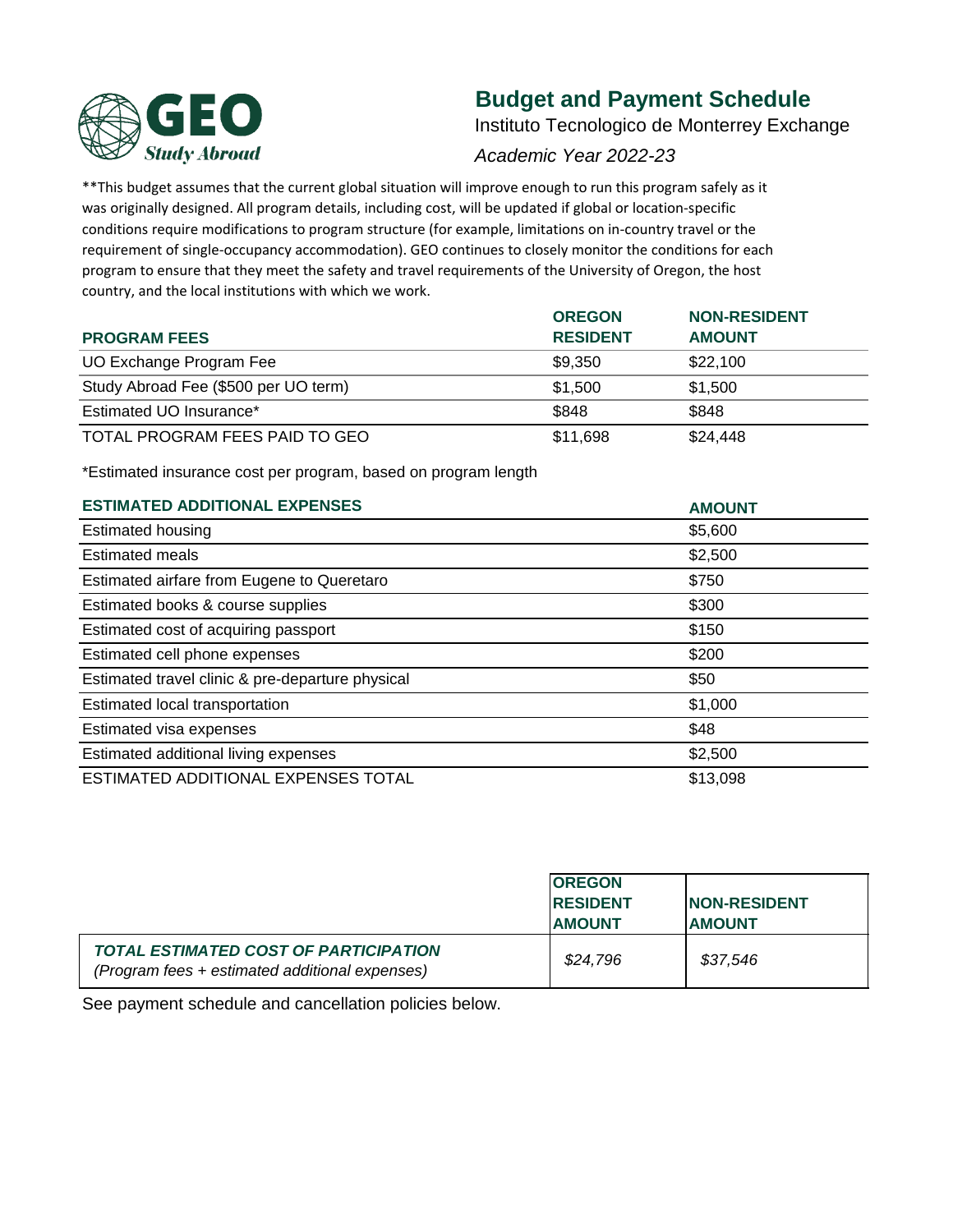## **PAYMENT SCHEDULE** (What is due when?)

**UO students:** GEO will charge all program fees to your UO Student Billing Account.

#### **Billing and Payment Schedule for UO Students**

| When you are offered<br>acceptance | A non-refundable program deposit of \$500 is due within one week of acceptance or<br>nomination offer to confirm your space on the program. The program deposit is not an<br>additional fee but is part of the total GEO program fee.<br>Once a student has authorized GEO to charge the deposit to their UO student account,<br>or has submitted the deposit directly to GEO, the program deposit is non-refundable<br>except in cases where a student is denied acceptance to the program for which he or<br>she has applied. If the required application materials are not completed by the<br>deadline, the application will be considered abandoned and cancelled by GEO. In such<br>cases, the deposit will not be refunded. Students who fail to pay the program deposit<br>by the first cancellation/deferral date listed below will have their program application<br>canceled. |
|------------------------------------|------------------------------------------------------------------------------------------------------------------------------------------------------------------------------------------------------------------------------------------------------------------------------------------------------------------------------------------------------------------------------------------------------------------------------------------------------------------------------------------------------------------------------------------------------------------------------------------------------------------------------------------------------------------------------------------------------------------------------------------------------------------------------------------------------------------------------------------------------------------------------------------|
| 4 - 7 weeks before you<br>depart   | GEO will bill your UO Student Billing Account for the remainder of your program fee.<br>This amount will be due according to standard UO Payment and Due Dates. For<br>programs that take place over multiple terms, GEO will bill you a percentage of your<br>fee over each term. For more information about UO Payment and Due Dates, see this<br>link:<br>https://ba.uoregon.edu/content/payments                                                                                                                                                                                                                                                                                                                                                                                                                                                                                     |

Note: You will pay your housing costs according to the payment schedule of the host university or housing company. These costs may be due up to several months before the start of your program.

We encourage you to visit the following page to learn about scholarship and funding opportunities:

[https://ge](https://geo.uoregon.edu/scholarships)o.uoregon.edu/scholarships

Also, you should speak with a financial aid counselor regarding your current financial aid package.